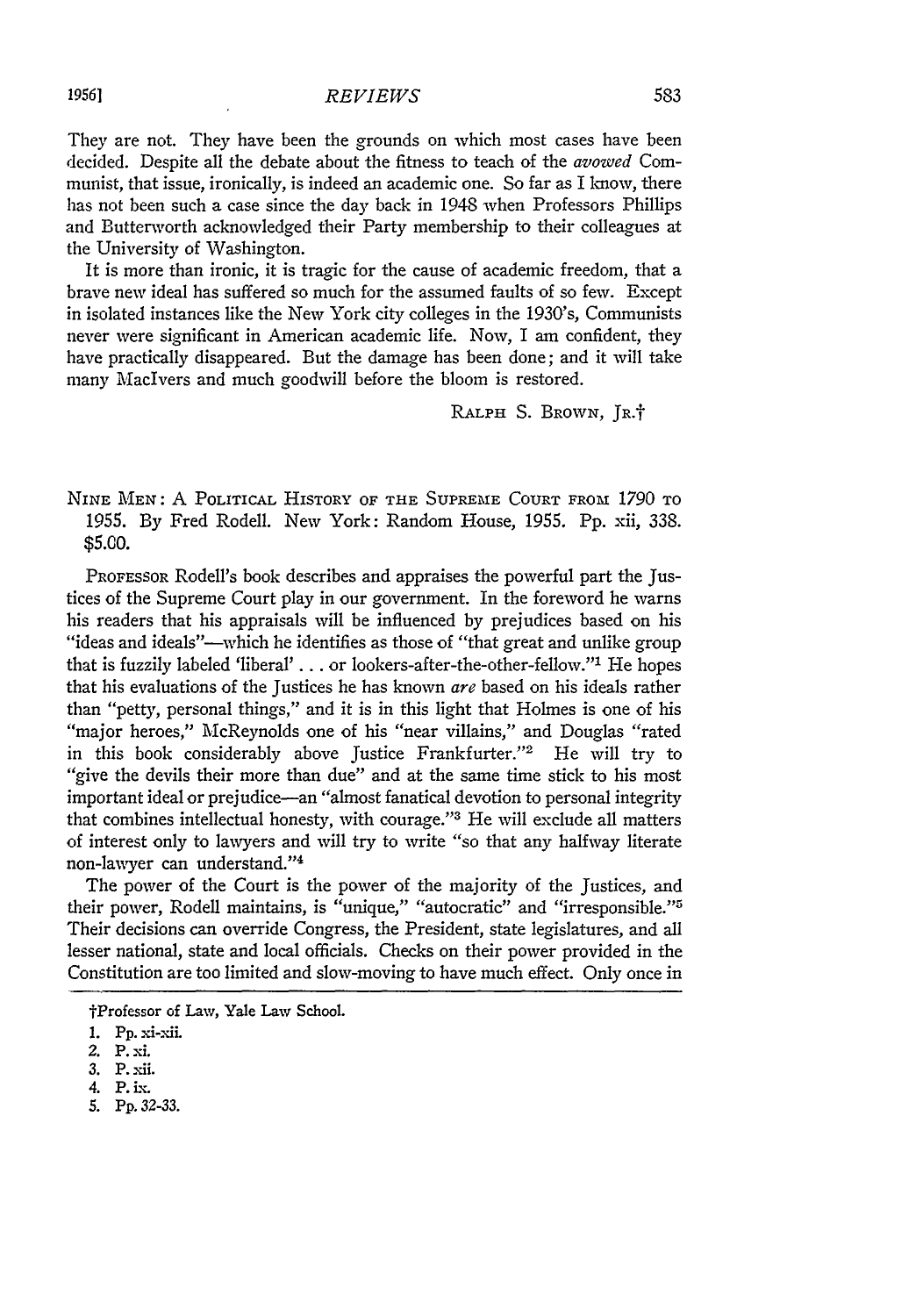this century has the Senate rejected a presidential nomination for the Court; no Justice has ever been removed by impeachment; and the cumbersome procedure for amending the Constitution has seldom been used to change the effect of a Court decision. The Court is the only department of our government that conducts its major deliberations in utter secrecy, and that never reports on its secret deliberations. The Justices can, moreover, exercise their power evasively, and thereby the more autocratically. After hearing a case they can refuse to decide an issue by calling it "political" and therefore beyond their power. Yet in other cases they do decide political questions-for instance, whether the tidelands oil is owned by the states or the nation. And they may refuse to hear a case without giving any reason for their refusal, even though the refusal may have the same consequences as an actual decision in the case. Rodell disputes the dictum that "all that a denial of a petition for a writ of certiorari means is that fewer than four members thought it should be granted"; $6$  it means, he says, much more. It is in effect a full and, in the great majority of instances, a silent affirmation of the lower courts' decisions: a man convicted of perjury would have to serve his prison sentence and a man convicted of first-degree murder might be hanged, despite their appeals for hearings before the Supreme Court -which gave no reasons for its refusal to review their cases.

So Rodell regards the Supreme Court Justices as "the most powerful and the most irresponsible . . . men in the world"<sup>7</sup>-who exercise their immense power, moreover, not as judicial men who know or find the law, but as "highly human and hence inevitably political men."<sup>8</sup> A lawyer who has spent his professional life serving business clients cannot as a Justice forget his prejudices in favor of such clients; and a lawyer who has devoted his public activities to advancing liberal measures cannot suddenly become impartial in passing on the constitutionality of such measures. <sup>9</sup>

Considering the question of the origin of this "indubitable" power of the Justices, Rodell says that the answer is not so "black-or-white simple, nor yet so difficult, nor even so important, as the scholarly squabbles of historians and political scientists would sometimes make it seem."<sup>10</sup> To explode "misconceptions about what the Court should be today, based on misconceptions about what it was at its birth," and to dispel "illusions about the Court being any other than an essentially political body, . . . so intended, from its very creation," Rodell enters the squabble long enough to establish his own black-and-white, and presumably important, conclusion: the "Court's political power was conceived, if furtively, during the drafting of the Constitution; . **.** . carefully nourished prenatally by the Federalist Party during the early years of the nation's life while that party controlled the entire federal government: ... skillfully and timely midwived by Chief Justice Marshall soon after the Federalists

<sup>6.</sup> Pp. 16-17.

<sup>7.</sup> P.4.

**S.** P.9.

<sup>9.</sup> Pp. 28-29.

<sup>10.</sup> Pp. 33-34.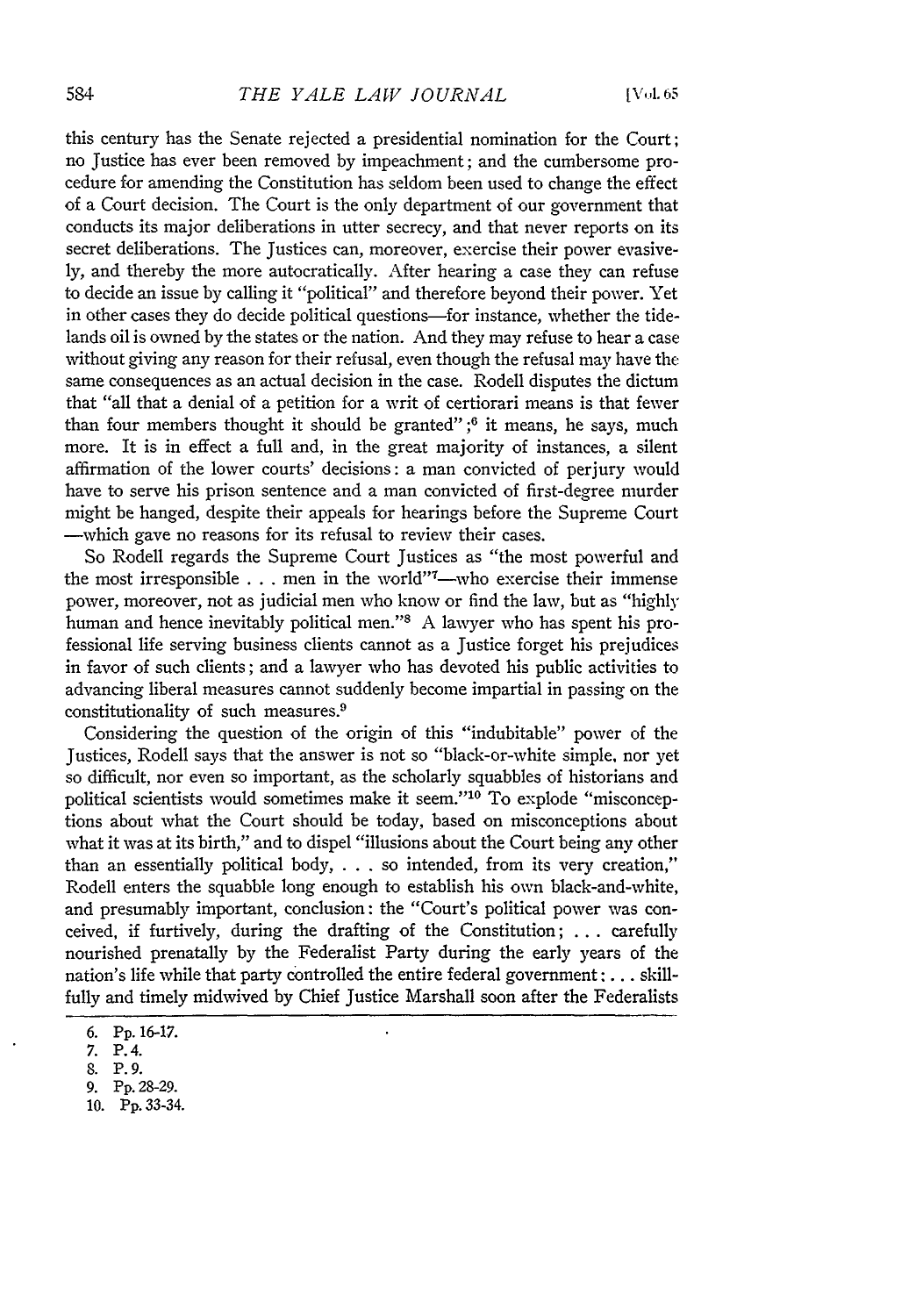had lost the Congress and the Presidency."<sup>11</sup> Rodell sketches the lives of the Justices who served before Marshall (who was appointed in 1801) in order to show that most of them were "mediocre" lawyers or judges, selected by Washington and Adams for their political views rather than for their particular talents as expert, impartial interpreters of the Constitution and the statutes of Congress. They were there, as the historian J. Allen Smith observed, to help make the national government "an adequate bulwark of conservatism."<sup>12</sup> The bulk of Rodell's book consists of descriptions of the gradual growth of the Court's political power, from the time of Marshall, "the Great Chief Justice," to that of Warren-who, Rodell believes, may come close "to resembling a might-be twentieth-century Marshall."13

Rodell calls *Marbury v. Madison* "the most important decision in all Supreme Court history."<sup>14</sup> He describes Marshall's adroitness in bringing into a single controversy over a minute issue (whether the Court should order President Jefferson's Secretary of State to deliver to one of ex-President Adams' minor "midnight" appointees his commission of appointment) a series of holdings serving Marshall's over-all political intentions. Marshall held that Madison was legally obligated to deliver the commission, that a petition for mandamus was the proper remedy, and that the Secretary of State was not too high an official to be mandamused-but that Congress had acted invalidly in conferring on the Supreme Court original jurisdiction beyond that specified in the Constitution. Then, having rebuked President Jefferson's Secretary of State and yet successfully avoided a hopeless fight with Jefferson (an arch political enemy who probably would have refused to turn over the commission, mandamus or no), Marshall proceeded, through an analysis of the meanings and logical implications of the words of the Constitution. to prove that the framers clearly meant to give to the federal courts the right and obligation to invalidate congressional acts that the courts deemed inconsistent with the words of the Constitution. In later cases Marshall made political use of this power: by interpreting such words as "regulate," "commerce," "among the several states," "obligation of contracts" and "necessary and proper," he sustained congressional statutes benefiting the propertied groups favored by his party, and nullified state statutes favorable to the interests of smaller-propertied groups.

In the middle section of his book,<sup>15</sup> Rodell considers, period by period, the varying constitutional interpretations set forth by the Court during the century from Taney's Court to the early years of Hughes' Chief-Justiceship. He explains these variations in terms of the biases of changing Court majorities. For Taney's Court, Rodell notes the shift in the Court's interest from the "bankerinvestor-merchant" group of the North and East to the farmer groups of the

15. Cc. 4-6.

<sup>11.</sup> P. 34.

<sup>12.</sup> P. 41.

<sup>13.</sup> P. 331.

<sup>14.</sup> P. **86.**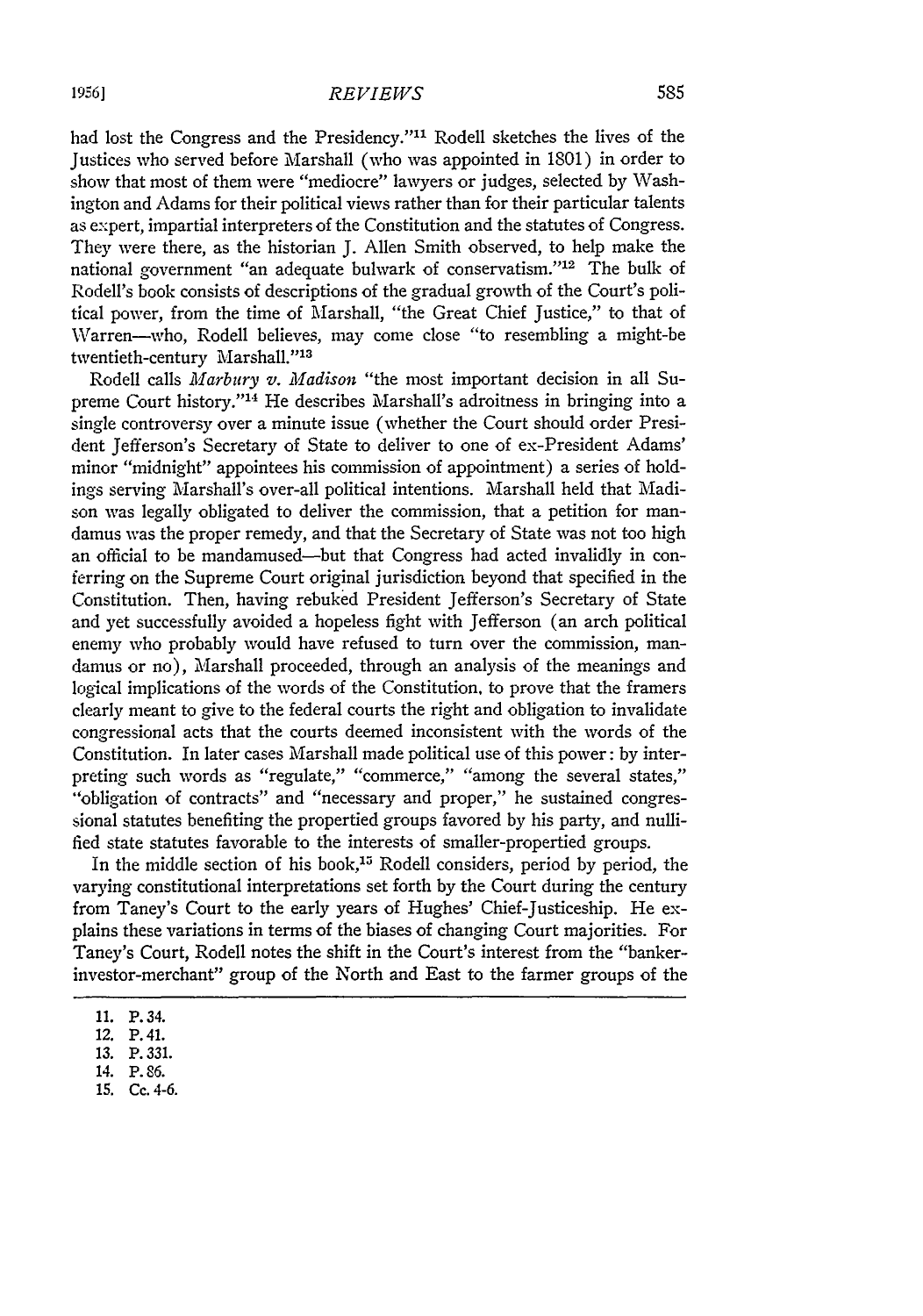South and West.<sup>16</sup> Although Taney's slaveholding-plantation bias made him uphold the fugitive slave law and deny Dred Scott his freedom, some of his decisions protected the interests of small farmers; and Taney "struck a brave blow for individual liberties" when he ruled, during the Civil War, that only Congress, not the President, could suspend the writ of habeas corpus.<sup>17</sup>

In analyzing the Court's record from the end of the Civil War through the 1920's, Rodell gives chief attention to the conflicts between pro-business, or illiberal, Justices and pro-labor and -farmer, or liberal, Justices, with the former winning most of the battles. Most notable of the dominant element's achievements was the Court's engrafting onto the Fifth and Fourteenth Amendment due process clauses of a prohibition of legislation (by either Congress or the states) deemed by the Court to be unreasonable regulation of private business. Rodell gives due praise to the famous dissents by Holmes and Brandeis in such cases. He deplores, however, what he regards as a fateful liberal-supported blunder in this period-the Court's adoption (in cases under the Espionage and Sedition acts of World War I) of the Holmes-Brandeis "clear-and-presentdanger" test for the validity of legislation limiting freedom of speech. He calls this formula Holmes' "greatest, and only major, judicial error," leading less liberal and less intelligent Justices into "diluting the strong, straight stuff of the First Amendment, with its absolute ban on congressional meddling with freedom of speech."<sup>18</sup>

Rodell's complaints become fierier as he reviews the Court's record during the two decades before Warren's appointment as Chief Justice in **1953.** He considers the Hughes Court's attempts, in 1935 and 1936, to defeat the New Deal, and the same Court's surrender in early 1937; the vacillation and discord in the "New Deal Court" between 1939 and 1949; and the "shameful" record of the "Vinson [or Truman] Court" in its "judicial disregard of most personal freedoms."<sup>19</sup>

Rodell calls the Court's fight against the New Deal "the most famous and exciting short-span period" in the history of the Court.20 In two years the "judicial guardians of property" (Van Devanter, McReynolds, Sutherland and Butler) joined **by** two more intelligent and independent conservatives (Hughes and Roberts) invalidated over a dozen congressional and state statutes controlling private economic activities, yet the same Court seemed indifferent to various governmental encroachments on civil liberties. There are differences of opinion as to what caused the Court's sudden change in January 1937. Some believe that the unprecedented popular majority in the 1936 election persuaded Hughes and Roberts to make their famous switch-the Justices following the election returns, as Justices have done before and since. Rodell prefers a more robust explanation-that it was the President's threat to reform (or pack) the

- **16.** P. 114.
- **17.** P. 136.
- 18. P. 210.
- 19. P. 306.
- 20. P. 213.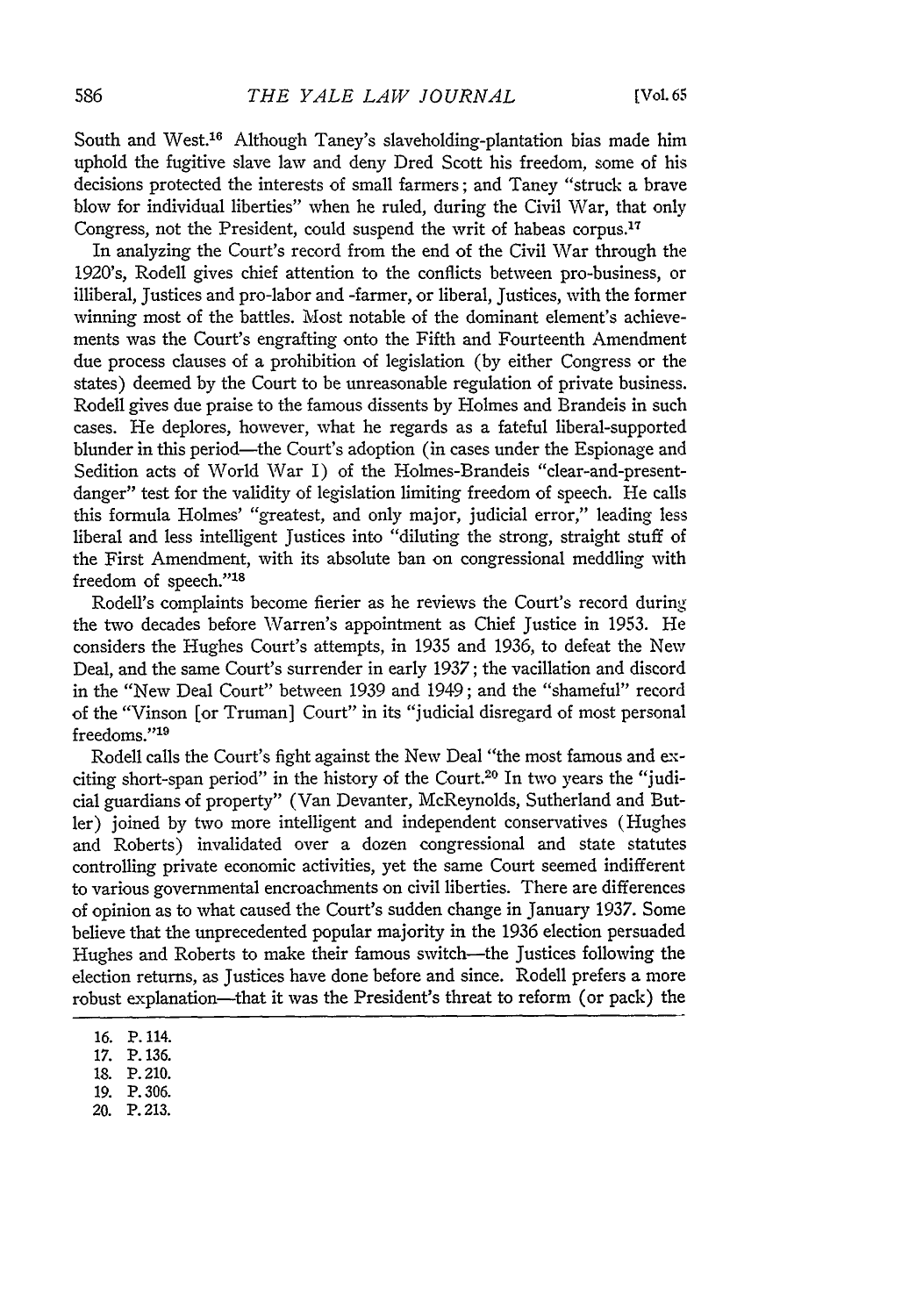Court that forced the switch. He says that "for all the forensics and falderol, political pressure would have pushed the plan through had not Hughes proved the most astute statesman of them all."'21 He does admit, however, as a possible explanation the one to which many observers subscribe-that the pressure of public opinion, as revealed in both the election returns and the widespread congressional and newspaper criticism, was sufficient to cause the Court's switch. Some observers believe the same force accounted for defeat of the President's bill in Congress. "The Court Reorganization Bill of 1937," John Lord O'Brian said recently, "was defeated because of the moral resentment expressed by the great mass of people whose sense of fair play was outraged by the proposal."22

With Roosevelt's fifth appointment (Murphy succeeding Butler in 1939) the Court became a "pro-New Deal" Court and remained that until the deaths of Murphy and Rutledge in 1949. The Roosevelt Justices, when they were a minority, had maintained a tight unity of dissenting "black-and-white" convictions. As a majority they were unable to control or conceal their "intellectual disharmony."<sup>23</sup> The result was a mixture of right and wrong decisions, with strange cross-switches between liberal and illiberal Justices. On religious freedom this Court's record was prevailingly good: in more than a score of decisions it protected the right of a small religious sect (Jehovah's Witnesses) to spread their propaganda on the streets without having to buy the licenses that various states or cities tried to require of them; and it restored to conscientious objectors among resident aliens their right to become naturalized citizens. Rodell finds no significant gain for freedom of speech in this Court's record: he notes that the Court properly protected that freedom in upholding the right of newspapers to criticize a judge's behavior in conducting a trial, but that it wavered between right and wrong decisions on the rights of working men in peaceful picketing. He believes the Court was at its worst in its decisions supporting the wholesale evacuation and confinement of West-coast Japanese-American citizens of "proved loyalty."<sup>24</sup> And he finds the Court at its best, making perhaps "its most enduring contributions to public law,"<sup>25</sup> in its many decisions establishing various rights for Negroes: voting rights in elections and primaries; equal seating rights on interstate busses; and full benefit of the constitutional guaranties of fair trials in the criminal courts (assistance of counsel, fairly selected juries, and protection from "third-degree" methods of extorting confessions).

What Rodell calls the "Vinson Court" began in 1949, when Truman added Clark and Minton (succeeding Murphy and Rutledge) to his two earlier appointees (Burton and Vinson), and ended with Vinson's death in 1953. Since three of the surviving Roosevelt appointees-Reed, Frankfurter and Jackson-

*<sup>21.</sup>* P. 248.

*<sup>22.</sup>* O'BRrAN, **NATIONAL SECURITY AND INDIVIDUAL** FREEDOM **82** (1955).

*<sup>23.</sup>* Pp. 257-58.

<sup>24.</sup> P. 296.

<sup>25.</sup> P. 294.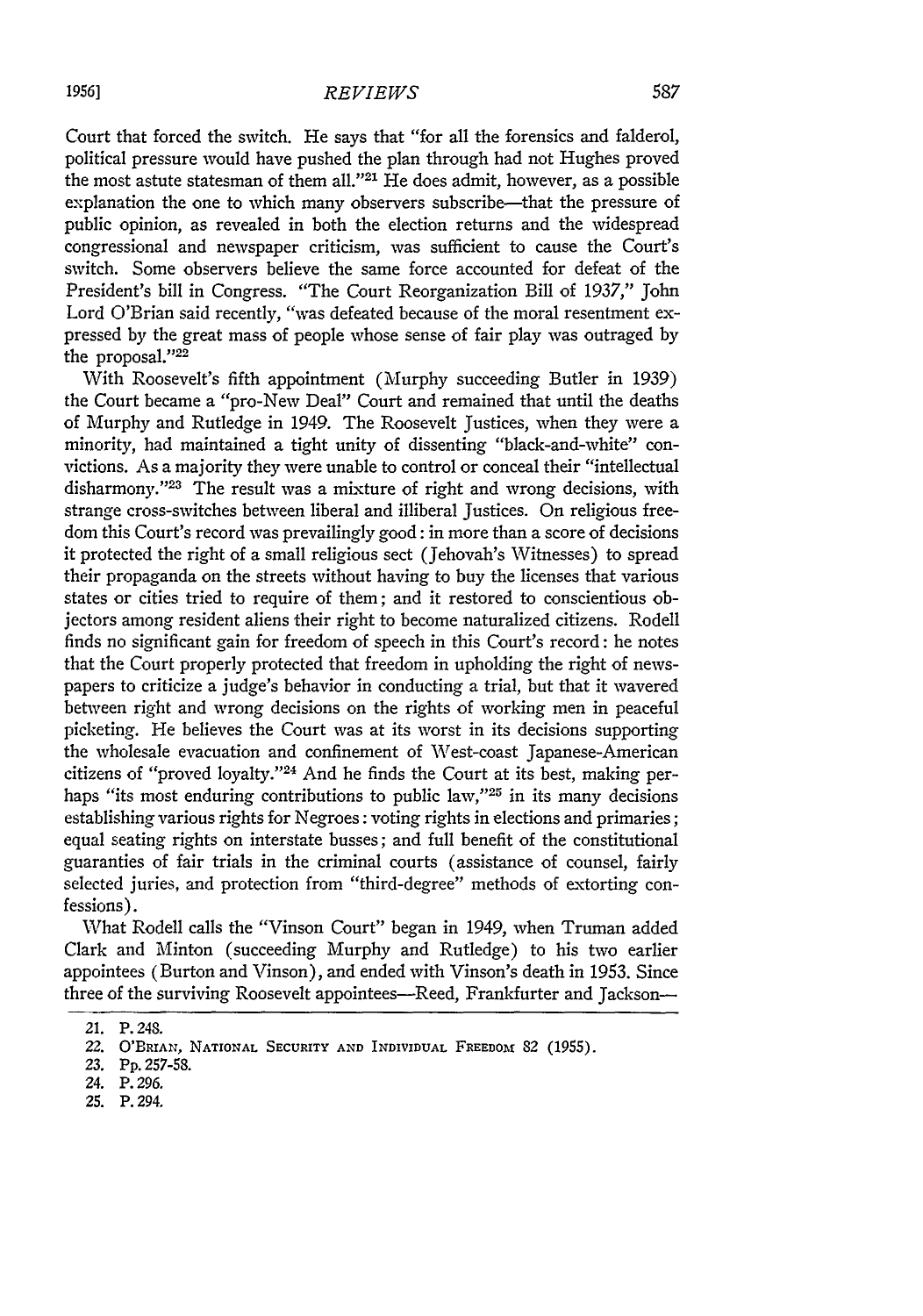frequently sided with the Truman Justices on important cases, there remained on this Court only two reliable liberals-Black and Douglas. Rodell considers the Vinson Court's record extremely bad. He credits this Court with one outstandingly liberal performance—its decision ordering Southern state universities to admit qualified Negroes to their professional and graduate schools where equal opportunities for such training were not provided in the states' segregated schools for Negroes. For the rest, he generally has praise only for the dissenters, finding the majority decisions almost wholly wrong: upholding the imprisonment of an inflammatory speaker where the threat of violence came from the audience rather than from the speaker; upholding convictions obtained through the use of coerced confessions; and a "spend-thrift use" of the power to refuse to hear appeals in important cases involving questions of trial fairness.26 His bitterest criticism is directed against the decision upholding the Smith Act conviction of the eleven Communist officials, a decision which, he says, was "the biggest blot on the Vinson Court's blot-marked ledger," $27$  for it all but abolished the free speech guarantee of the First Amendment. His final appraisal of Vinson and his Court is as follows: "For all his undoubted patriotism, chauvinist style, Vinson, less than any other man who ever headed the Court... understood the real meaning of American democracy" ;<sup>28</sup> his Courtexcept in the Negro cases—"while purporting to fight a foreign tyranny, actually aped it."<sup>29</sup>

Rodell finds some "harbingers of hope" in the record and personnel of the "Warren Court." Warren himself had made a good liberal record as Governor of California-raising old age pensions, urging the enactment of compulsory medical insurance and appointing the first Negro to a judgeship in a state superior trial court. Rodell also finds some balance of good in the newest Associate Justice. Past success as a "Wall Street lawyer," and some of his other business associations, may make Harlan "pro-business" and "pro-State" on questions of governmental regulation of business. Yet in his brief service as a judge on the Court of Appeals for the Second Circuit he showed concern for fair treatment of defendants; and as special counsel for New York City's Board of Education he supported the effort to bring "unconforming" Bertrand Russell to the City College faculty. Thus Harlan may help "turn the tables the other way" on civil liberties.<sup>30</sup>

However, the record of the first term of the Warren Court is in Rodell's eyes only halfway good. The Court's flat outlawing of segregation in the public schools was its "one major, and clearly historic, move," and its unanimity in deciding that traditionally divisive issue is a tribute to Warren's "executive

**<sup>26.</sup>** Pp. 314-15.

**<sup>27.</sup> Pp.** 320-21.

<sup>28.</sup> P. 309.

**<sup>29.</sup>** P. 304. For detailed accounts of the civil liberties attitudes of the "Roosevelt" and "Vinson Courts," see PRITCHETT, THE ROOSEVELT COURT cc. v, vi, x (1948); PRITCHETT, CIVIL LIBERTIES **AND THE** VINSON **COURT** (1954).

<sup>30.</sup> P. 329.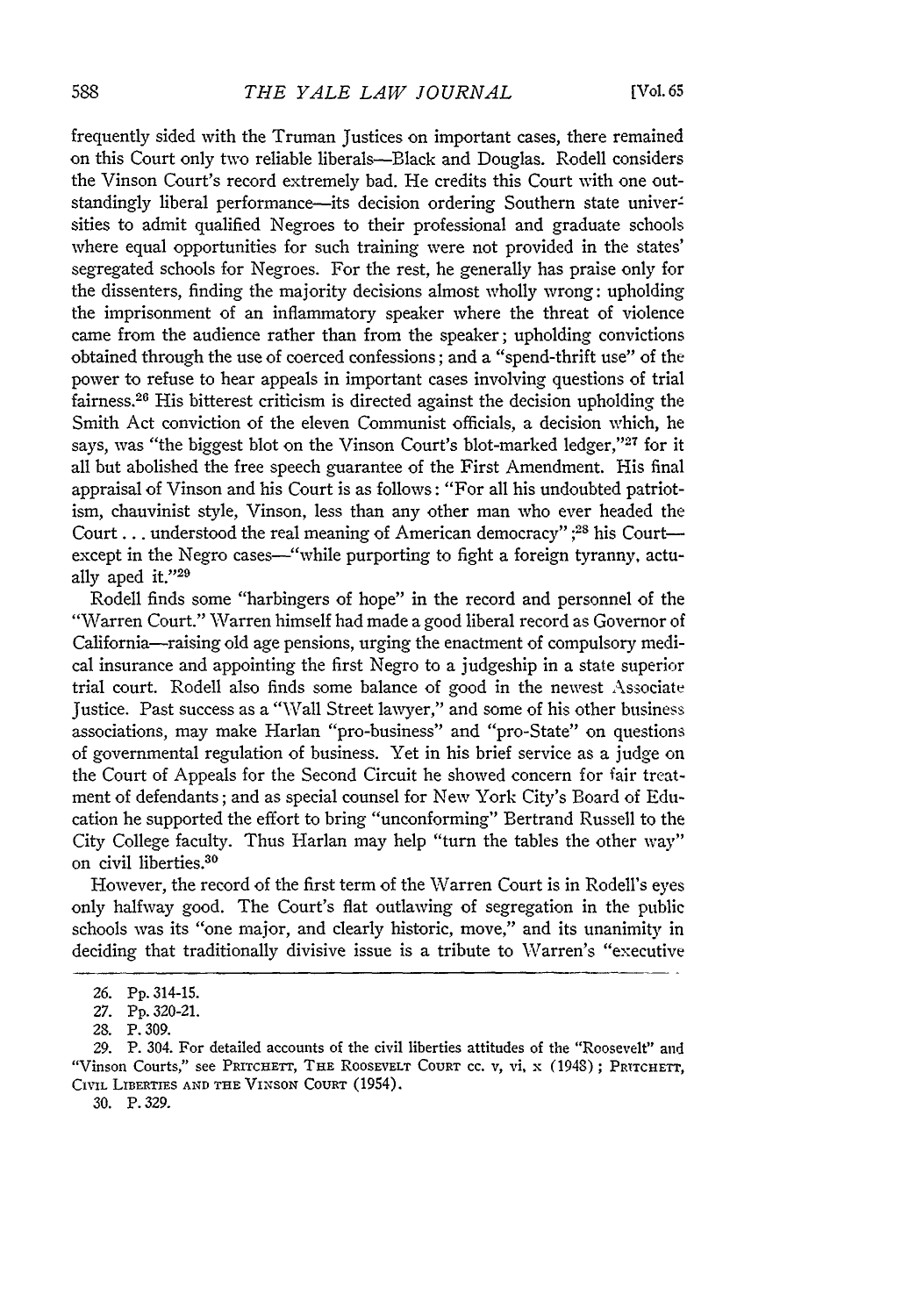## *REVIEWS*

skill and force."<sup>31</sup> And Rodell is pleased to note that Warren sided with Black and Douglas in half the close civil liberties cases. But he blames Warren and his Court for the decision upholding the congressional act that gave the tidelands oil back to the states. On the basis of the record so far Rodell makes this hopeful estimate of Warren's possible place in the history of the Supreme

'[W]here Marshall's achievement was to protect a weak nation, as a nation, from its people, Warren's opportunity is the precise opposite; it is to protect the people, as people, from their strong nation. Given the will and the good-will to do it, he can succeed."32

ģ.

¥

 $\dot{\mathbf{x}}$ 

The idea that the Justices are active and important participants in the formulation of public policy and that in this function they are not, and should not regard themselves as being, mere legal technicians or impartial logicians, has long been familiar in the writing of historians and political scientists **;33** and has been recognized, somewhat later, by professors of law. Presidents and senators have urged that the policy-forming function of the Justices should be a determining consideration in the appointment of a Justice.<sup>34</sup> Professor Felix Frankfurter, writing in 1916, sought to demolish the popular myth that "the nine Justices embody pure reason... set apart from the concerns of the community."35 "The Justices as individuals," Frankfurter said later, "with all their diversities of endowment, experience, and outlook, determine the Court's actions"; and history would have recorded "fewer explosive periods if, from the beginning, there had been a more continuous awareness of the role of the Court in the dynamic process of American society" and in "the interplay of **...** political and economic forces."36

In explaining the performances of the various Justices in their role as policymakers Rodell's theme is that the record of the Justices "is quite incomprehensible except in the light of what they were like and how they got that *way."'3 <sup>7</sup>* Thus we can better understand an antilabor or illiberal decision if we know that it was made by a Justice who was the son of rich parents, or who was "conventionally" educated (e.g., according to Rodell, at Yale College), or who had been a successful railroad attorney, or "top boss of a Republican State machine." And it helps us to understand a liberal decision if we know that it was made by a justice who was the son of a "dirt-poor farmer," or who was self-educated or less conventionally educated, or who had earned moderate wealth as a lawyer for labor unions. "Idiosyncrasies" of the Justices also count: one sort of opinion

34. See preceding article, Paul, *Justice Black and Federal Taxation, 65* YALE L.J. 495, 506-08 (1956).

*37.* P. 264,

*<sup>31.</sup>* P. *326.*

<sup>32.</sup> P. 331.

<sup>33.</sup> *Cf.* "Justices Without Halos," **in** PRITCHETT, **THE ROOSEVELT COURT** 14-22 (1948).

<sup>35.</sup> FRANKFURTER, LAW **AND POLITICS: OCCASIONAL** PAPERS **108** (1939).

*<sup>36.</sup> Id.* at 61.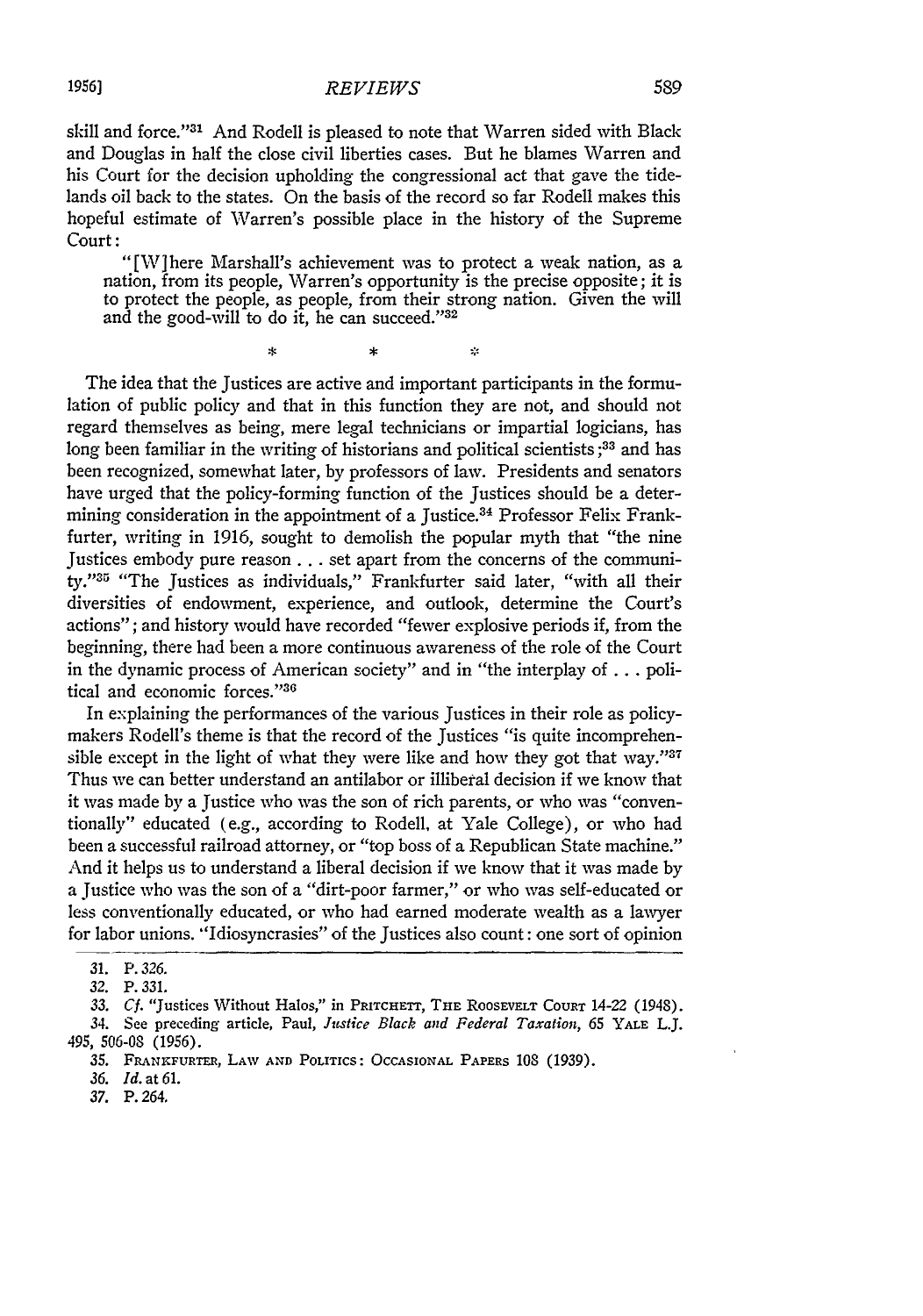comes from a Justice who is "least intellectually gifted," or whose "intellectual home" is at Harvard, or who is characteristically "opportunist," and another sort from a justice who is "forth-right," or "humanitarian," or a "passionate crusader for liberties." Rodell does not maintain this as an absolute rule; there are exceptions such as Holmes, a "Back-Bay Republican" rendering liberal decisions. Some of these observations seem relevant and useful; some seem repetitious or superfluous; and some clearly irrelevant—as when, in describing Justices whose judicial behavior Rodell prevailingly dislikes, he refers to the "perpetual bow-tie" worn by one, calls another "little," and another "frogmouthed."  $\ast$ 

Rodell's vividly narrated political history of the Court from its beginning through the 1940's seems to be generally authentic history, and his appraisals are interesting and "provocative." As a historian appraising the past, he had an easier task than as a commentator weighing events and opinions of yesterday and today. To a considerable extent the historian's material has been selected, sorted and (somewhat varyingly) explained. The commentator on contemporary events may have neither time nor perspective for thorough study and accurate judgment. This makes reliable appraisals more difficult, even though it also makes it easier to proclaim assured judgments. This difficulty besets both an author and a reviewer commenting on the author's work, in dealing with such matters as the meaning of constitutional provisions and the rightness or wrongness of the several Justices' interpretations of them. An added difficulty, in dealing with the First Amendment, is presented by the varying, wavering interpretations that have been set forth by the various Justices, including Rodell's heroes as well as his villains. Rodell's treatment of the *Dennis* case,38 upholding the first conviction of Communists under the Smith Act, illustrates the problem.

In discussing the *Dennis* case Rodell asserts that the Vinson Court-affirming convictions not for any act, but for "talking and writing... teaching and advocating Communism" "gave its... benediction.., to a law that flatly violated the free-speech guarantee of the First Amendment."<sup>39</sup> Vinson was either "ignorant" or "intellectually dishonest," for he purported to, but did not, stick to Holmes' exception; there wasn't any danger, Rodell says, either clear or present.40 Douglas, on the other hand, "hewed straight, in the Holmes-Brandeis tradition," calling free speech "the glory of our system of government **...** not [to] be sacrificed [without] . **. .** plain and objective proof of danger that **...** is imminent."<sup>41</sup> Rodell says nothing about the specific evidence presented in the case, as cited by either Douglas or Vinson, and nothing about the conditions of the time, as appraised by either of the Justices, that might make the specific teaching safe or dangerous.

<sup>38.</sup> Dennis v. United States, 341 U.S. 494 (1951).

<sup>39.</sup> P. 321.

<sup>40.</sup> *Ibid.*

<sup>41.</sup> P. 322.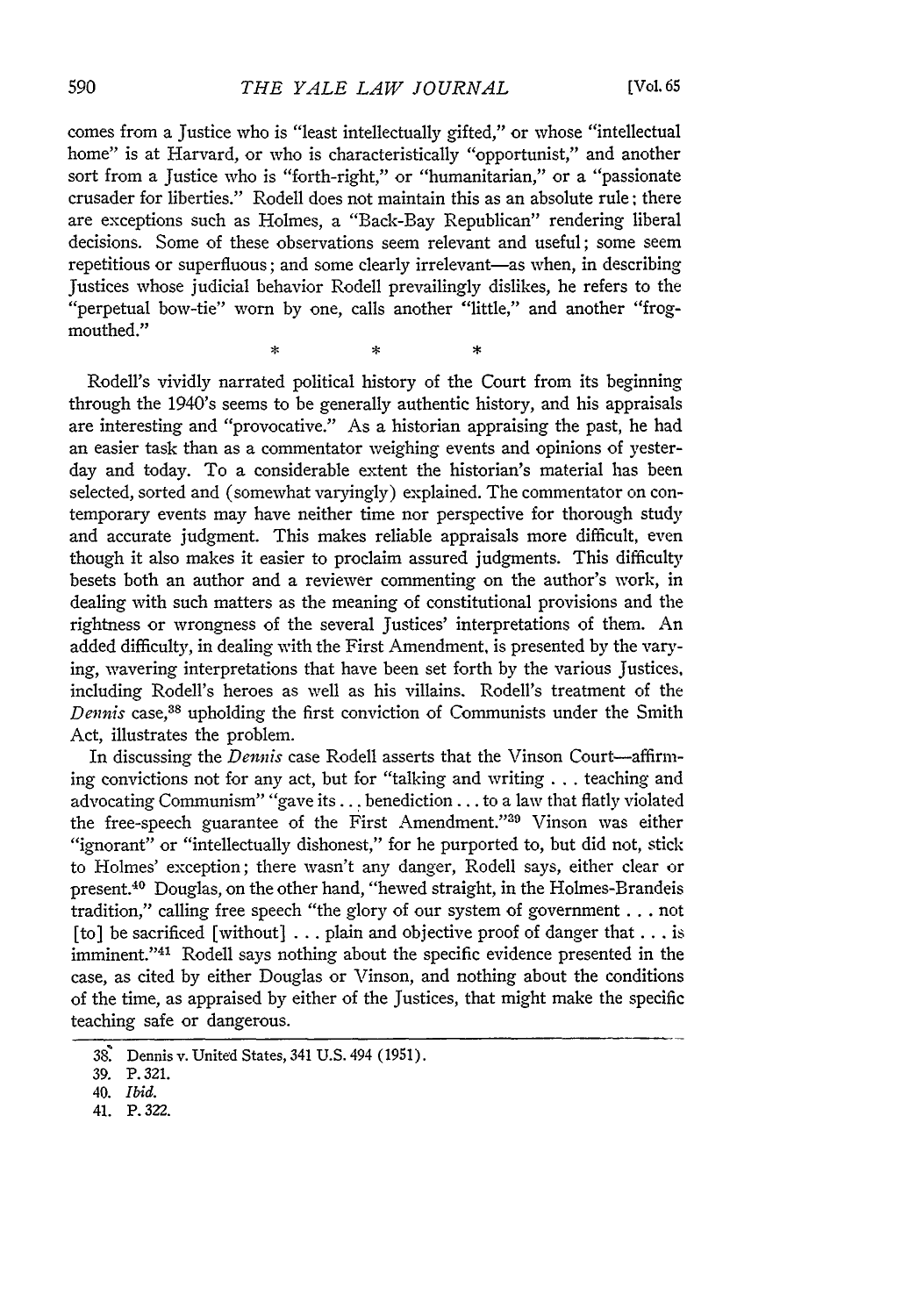Both Vinson and Douglas in their opinions in *Dennis* declared their devotion to the constitutional guarantee of free speech; and both specified exceptions to that guarantee. Douglas, noting that "the Constitution provides no exception,"42 provided his own. He said: "If this were a case where those who claimed protection under the First Amendment were teaching the techniques of sabotage, the assassination of the President, the filching of documents from the public files, the planting of bombs, the art of street warfare, and the like, I should have no doubts. The freedom to speak is not absolute."<sup>43</sup> Both Justices agreed that the test for an exception depends not only on the words used, but also on the conditions commonly known to have existed at the time of the utterances. "Speech innocuous one year," Douglas said, "may at another time fan such destructive flames that it must be halted in the interests of the safety of the Republic."<sup>44</sup>

Where Vinson and Douglas differed was in their selection and appraisal of items both from the documents placed in evidence and from the existing foreign and domestic conditions of which they took judicial notice. Douglas found that the petitioners taught a creed of revolution "with the hope that some day it would be acted on";<sup>45</sup> but he also found that the conditions were highly unfavorable for the acceptance of such teachings. 46 He noted our strong democratic tradition, our high literacy rate, and our secure economic situation-no long bread lines, no unemployed walking the streets, the country "not in despair."<sup>47</sup> He noted that "the people understand Soviet Communism" and that "the wares" of these "miserable merchants of unwanted ideas . . . remain unsold."<sup>48</sup> He concluded that there was little likelihood that the Communists through their teachings could have gained enough adherents to form either an effective political party or a revolutionary group strong enough to make a dangerous attempt at overthrowing the government.49 From the same documents and conditions Vinson found that the teachers used assumed names and held secret meetings, and that the party leaders kept their teachings consistently in accord with changes in policy by the Russian Communist Party and government. He took note of the inflammable world conditions in which we were heavily involved, and the repeated manifestations of Russian hostility to our country. He concluded that there was a clear likelihood that what the petitioners taught and advocated would bring on injurious attempts which, under the Holmes-Brandeis doctrine, we had the right to forestall.<sup>50</sup>

Douglas and Vinson might have cited more items than they did from the documentary evidence—showing that the petitioners taught such things as these:

*<sup>42.</sup>* Dennis v. United States, 341 U.S. 494, 590 (1951).

<sup>43.</sup> *Id.* at 531.

<sup>44.</sup> *Id.* at 585.

<sup>45.</sup> *Id.* at 582.

*<sup>46.</sup> Id.* at 588.

*<sup>47.</sup> Ibid.*

<sup>48.</sup> Id. at 589.

<sup>49.</sup> *Id.* at 590.

<sup>50.</sup> *Id.* at **510-11.**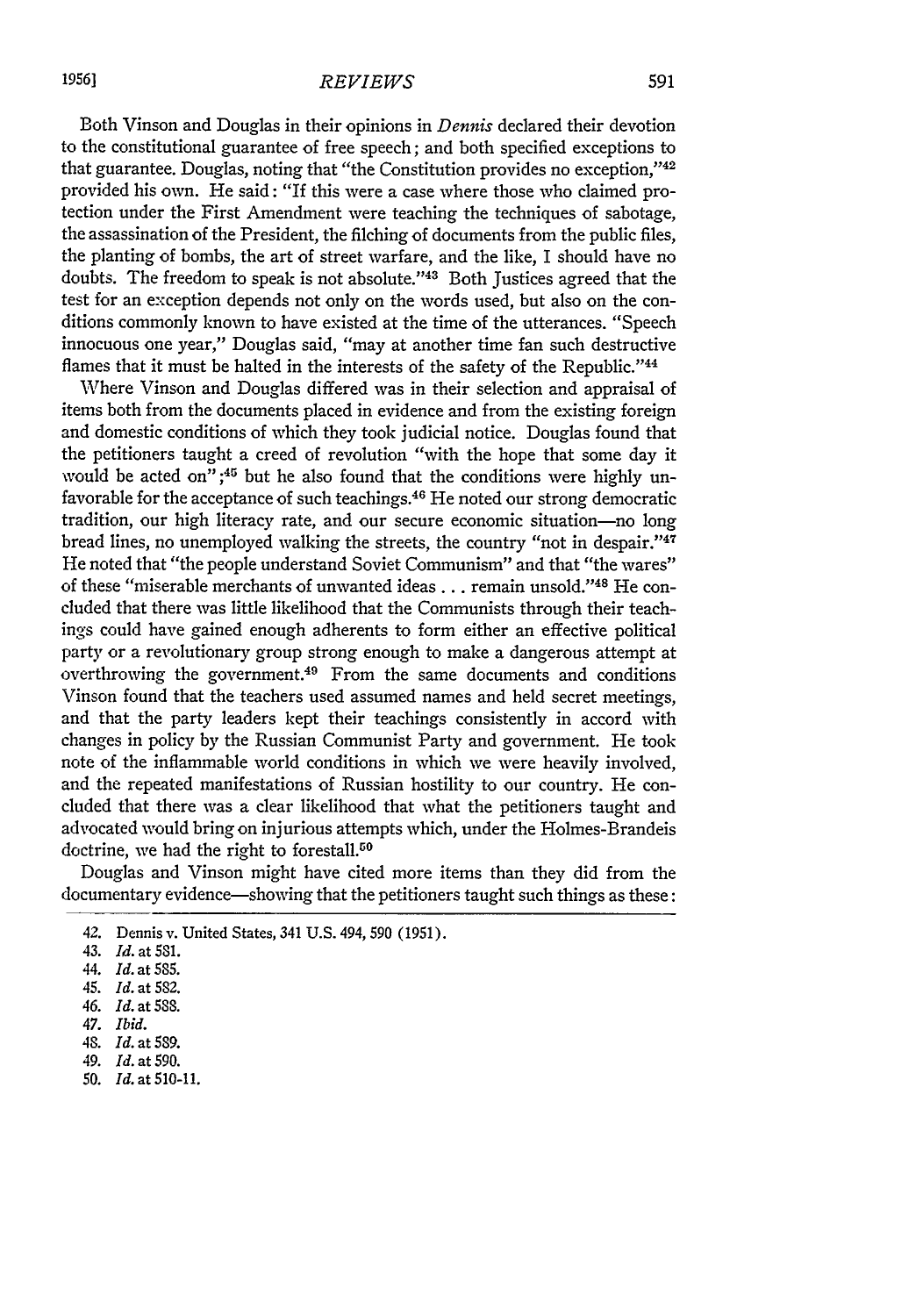the function of party leaders is to teach "the theory and tactics of the international proletariat"; the tactics should include "parliamentary methods," but only scorn should be poured on those "pacific socialists" who put their main faith in such methods and who are afraid to use "illegal methods"; the leaders should engage in and urge others to engage in "illegal work"; "revolutionary slogans and resolutions" are worthless unless they are "backed by deeds"; the party should "establish alliances" with Communist parties in other countriesespecially the Russian party; "the fires of revolution" should be "kindled in every country"; Communist parties everywhere should look to Russia as "the centre of attraction," the "mighty centre for workers in all countries," the "leader" and "the mother country of world revolution."<sup>51</sup>

Would Douglas say that there was no "common" or "judicial" knowledge that some of the Communists' "wares" were "sold," that documents had been filched and information illegally obtained for the benefit of Russia, and thatas judge Learned Hand, no indifferent liberal, said in his opinion upholding the convictions <sup>52</sup>-Russia had overthrown several European governments, in support of local parties unable to maintain their Communist governments by their own unallied strength? How soon after speech teaching the filching of documents would an actual theft have to occur for Douglas to sustain a conviction for the teaching-about which he said he would "have no doubts"? How immediately did Holmes and Brandeis think that an obstruction of recruiting and enlistment would result from the Schenck pamphlet's wartime denunciation of the draft?

What is said above is not intended as an assured appraisal of either the Smith Act or the *Dennis* decision.<sup>53</sup> Rather it is an attempt to probe the extent of Douglas' "straight-line" conformity to the Holmes-Brandeis formula, for which he wins Rodell's praise; and it has relevance to a more general comment on Rodell's (and now Black's ?) 54 renunciation of that formula.

Rodell says that it "is precisely in protecting the expression of all views, however extreme or unpopular and no matter how much it may hurt to protect them, that freedom of speech has a more than mushy meaning." $55$  He says, or implies, that just that was what the framers and ratifiers of the First Amend-

54. *Cf.* Dennis v. United States, 341 U.S. 494, 579 (1951) (dissenting opinion).

55. P. 208.

<sup>51.</sup> See STALIN, FOUNDATIONS OF LENINISM, *passim* (rev. transl. 1932). Similar teachings can be found in other books listed by Douglas as evidence presented at the trial showing what was taught by the petitioners.

<sup>52.</sup> Dennis v. United States, 183 F.2d 201 (2d Cir. 1950).

<sup>53.</sup> Rodell-despite his fervent denunciations of the *Dennis* decision upholding the convictions of the Communist officials-says nothing at all about the first prosecution and convictions under the Smith Act. Officials of the Socialists Workers Party ("Trotskyites") had been convicted, in December 1941, for advocacy surely no more threatening than that later shown against the Communists. The Supreme Court three times refused hearings in the earlier case, without any protest by Black, Douglas, or any of the others. Dunne v. United States, 138 F.2d 137 (8th Cir.), *cert. denied,* 320 U.S. 790, *rehearings denied,* 320 U.S. 814, 815 (1943).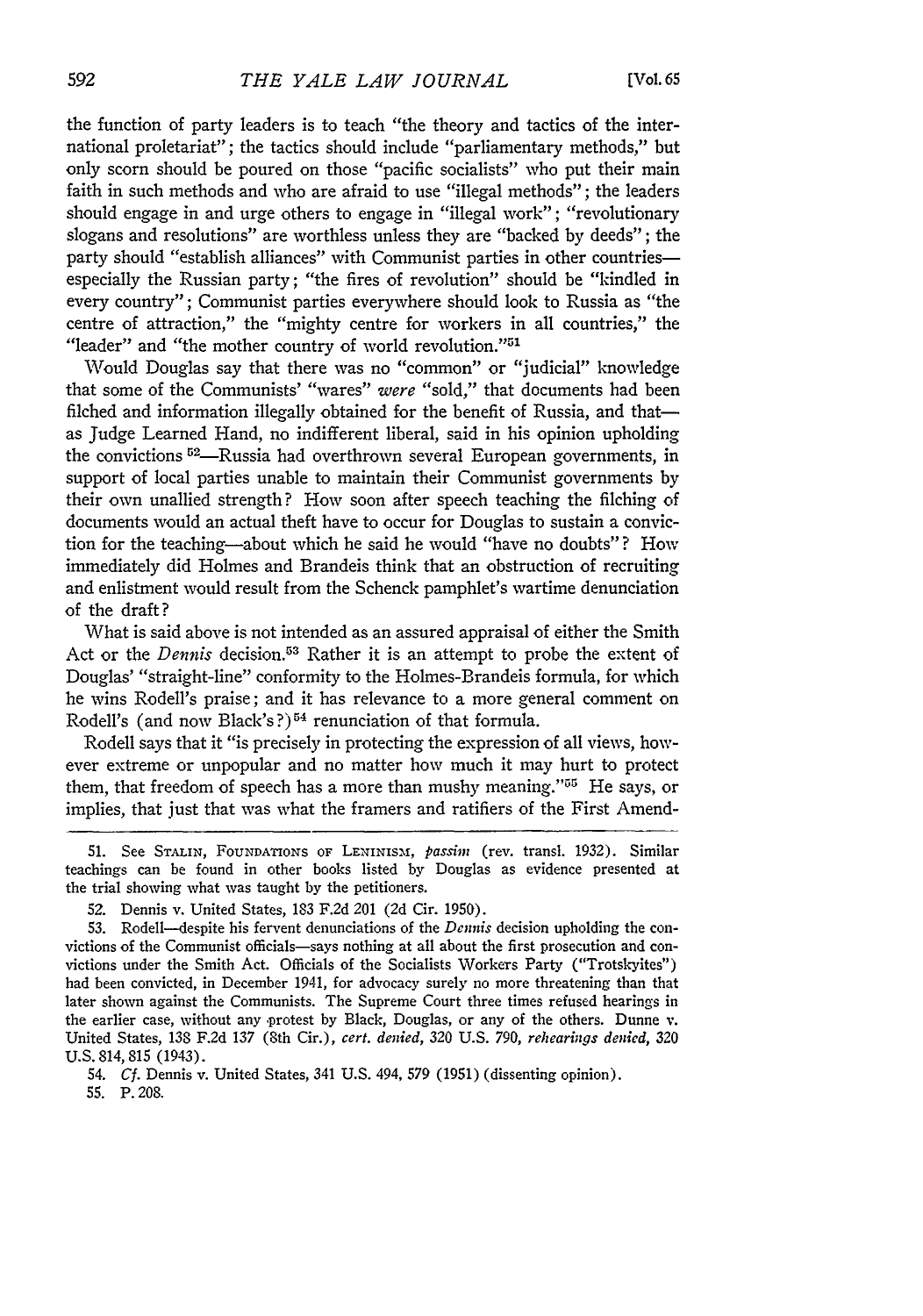ment meant. He says: "The eighteenth-century revolutionaries who wrote the Constitution flatly banned, without one iota of qualification, any congressional law 'abridging freedom of speech.' <sup>156</sup> There are more deviators-early and late, liberal and other-from Rodell's strong dogma than he seems to recognize. Eighteenth century revolutionaries put into their state constitutions "unqualified" statements that "freedom of the press" (their phrase for freedom of speech) "shall remain inviolable," "shall be inviolably preserved," $57$  and the like. Yet they, and their governmental successors, continued to maintain the traditional, generally assumed and accepted, limitations on speech-limitations that have been enforced in the courts without much serious suggestion from any quarter that the limitations violate the First Amendment.

In 1937 Brandeis suggested that the First Amendment's guarantee covered means of communication other than speech: it protected working men using their own means of publicity to "make known the facts of a labor dispute" in "a lawful form of appeal to the public."<sup>58</sup> Murphy spoke for a unanimous Court when, a few years later, he held valid a state statute forbidding a local proscription of peaceful picketing; and this principle has been followed in later decisions.<sup>59</sup> Yet Black, speaking for a unanimous Court in 1949, upheld an injunction against peaceful picketers who were trying to force an ice company to stop selling ice to non-union peddlers.<sup>60</sup> In this case Black, still treating peaceful picketing as protected by the constitutional guarantee of freedom of speech, explained his qualification of that freedom as follows:

"[I]t has never been deemed an abridgment of freedom of speech or press to make a course of conduct illegal merely because the conduct was in part initiated, evidenced, or carried out by means of language either spoken, written, or printed. . . . Such an expansive interpretation of the constitutional guarantees of freedom of speech and press would make it practically impossible ever to enforce laws against agreements in restraint of trade as well as many other agreements and conspiracies deemed injurious to society."<sup>61</sup>

Black later joined in opinions by Frankfurter and Minton upholding injunctions against peaceful picketing used for an improper purpose.<sup>62</sup>

The First Amendment is as unqualified in guaranteeing freedom of religion as in guaranteeing freedom of speech. Yet in 1942, Murphy-"humanitarian **...** passionate crusader for liberties for everyone everywhere"<sup>33</sup>—spoke for a

<sup>56.</sup> Pp. 208-09.

<sup>57.</sup> See the following early state Constitutions: S.C. CONST. § 43 (1778) ; N.H. CONST. § 22 (1784) ; GA. CONST. § 22 (1789), reproduced in F.N. THORPE, THE FEDERAL AND STATE CONSTITUTIONS (1910).

<sup>58.</sup> Senn v. Tile Layers Protective Union, 301 U.S. 468, 478, 481 (1937).

<sup>59.</sup> Thornhill v. Alabama, 310 U.S. 88 (1940).

<sup>60.</sup> Giboney v. Empire Storage Co., 336 U.S. 490 (1949).

<sup>61.</sup> *Id.* at 502.

<sup>62.</sup> Building Service Union v. Gazzam, 339 U.S. 532 (1950); Hughes v. Superior Court, 339 U.S. 460 (1950).

<sup>63.</sup> P. 278.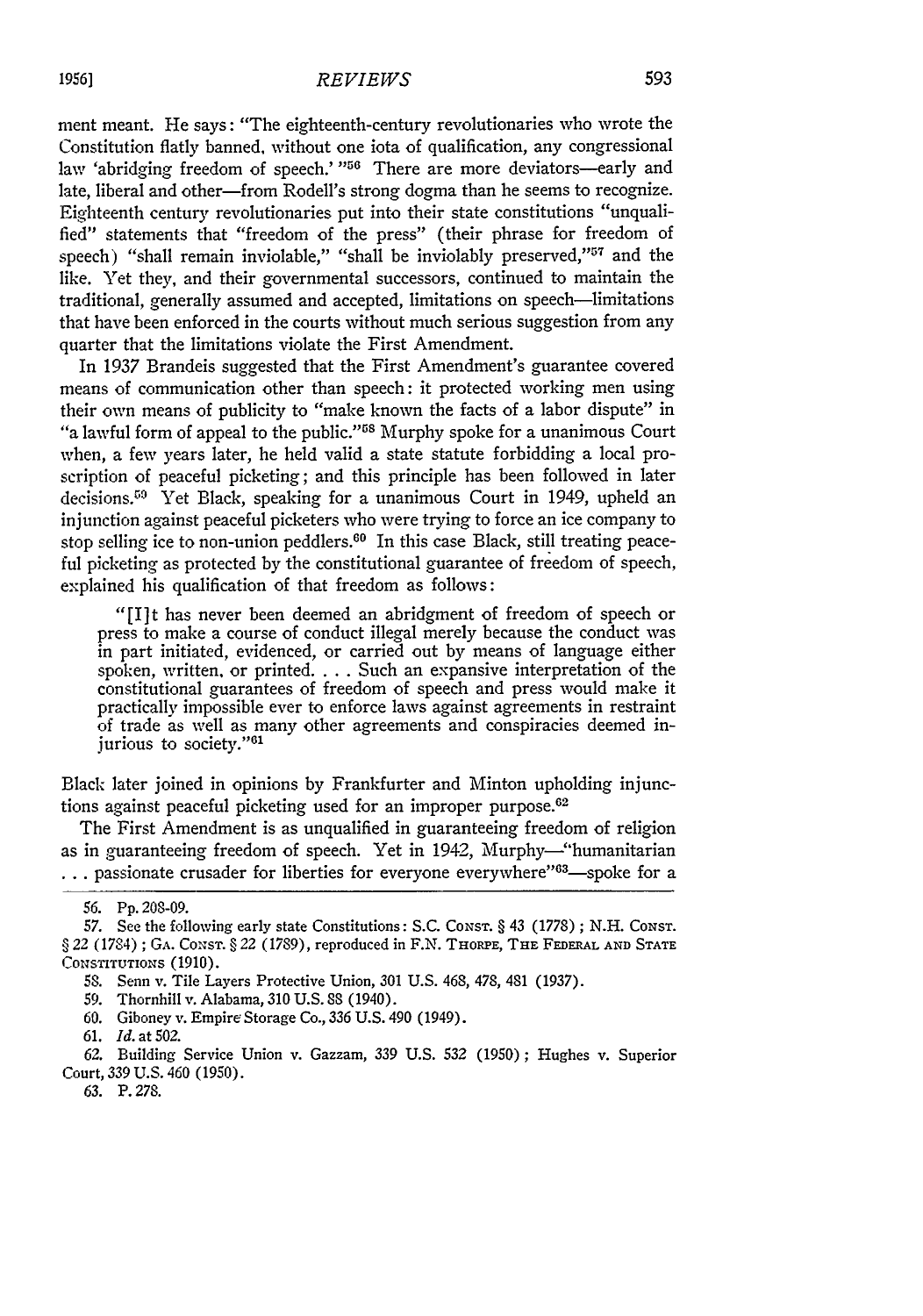unanimous Court in upholding the conviction of a religious speaker for words he had used to denounce a policeman who had ordered him to stop arguing with passersby on the streets of Rochester, New Hampshire, on a busy Saturday afternoon.<sup>64</sup> The speaker had called the policeman a "damned Fascist" and "damned racketeer." Murphy held that such "fighting words" (in this instance inciting a breach of peace by the arresting official) were not covered by the First Amendment's guarantee of freedom of speech and of religion.<sup>65</sup> Holmes, in 1915, upheld the conviction of a man for violating a state statute that forbade speech that tended to encourage or advocate disrespect for law.<sup>66</sup> The defendant had claimed that the statute as applied denied him his freedom of speech as guaranteed by the First Amendment. Holmes held that to forbid speech tending to encourage violation of a valid statute was not prohibited by the Constitution.

Holmes, Brandeis and other Justices have maintained that speech may have the quality of an attempt and an attempt may have the quality of an act-an act of the sort we have the right to prevent; and that probable success of such an attempt through speech is not a necessary criterion in applying the clear and present danger test. Holmes said in the *Schenck* case: "If the act, (speaking, or circulating a paper,) its tendency and intent with which it is done are the same, we perceive no ground for saying that success alone warrants making the act of speaking a crime." $67$ 

Thus, the First Amendment has not been regarded, by either founding fathers or liberal Justices, as a guarantee of unlimited free speech. Rodell, too, inserts a qualification of his own when he says that the First Amendment guarantees freedom of *political* speech.68 That qualification is certainly a capital Iota, and not one intended by the eighteenth century revolutionaries. In an "Address to the People of Quebec," the Continental Congress of 1774 explained that by "freedom of the press" they meant freedom of speech in advancing "truth, science, morality and arts in general," as well as speech in its "diffusion of liberal sentiment on the administration of Government."<sup>69</sup> There is, moreover, nothing to indicate that the eighteenth century constitution-makers intended to make "political" speech completely free.

Perhaps for the sake of the comfort of an absolute creed, or perhaps to alert the reader to the risk we run in narrowing the scope of free speech, Rodell uses strong language that may not further his cause-language that does not help the reader understand the essential problem of finding some sort of fairly workable line for distinguishing between proper and improper limitations on speech. It is this problem, set in the context of the particular times, that has given rise to the Supreme Court's varying interpretations of

69. 1 **JOURNALS** OF **CONG.** *58,* 61 (1777).

<sup>64.</sup> Chaplinski v. New Hampshire, 315 U.S. 568 (1942).

<sup>65.</sup> *Id.* at 572.

*<sup>66.</sup>* Fox v. Washington, **236** U.S. 273 (1915).

<sup>67.</sup> Schenck v. United States, 249 U.S. 47,52 (1919).

*<sup>68.</sup>* P. 22 and *passim.*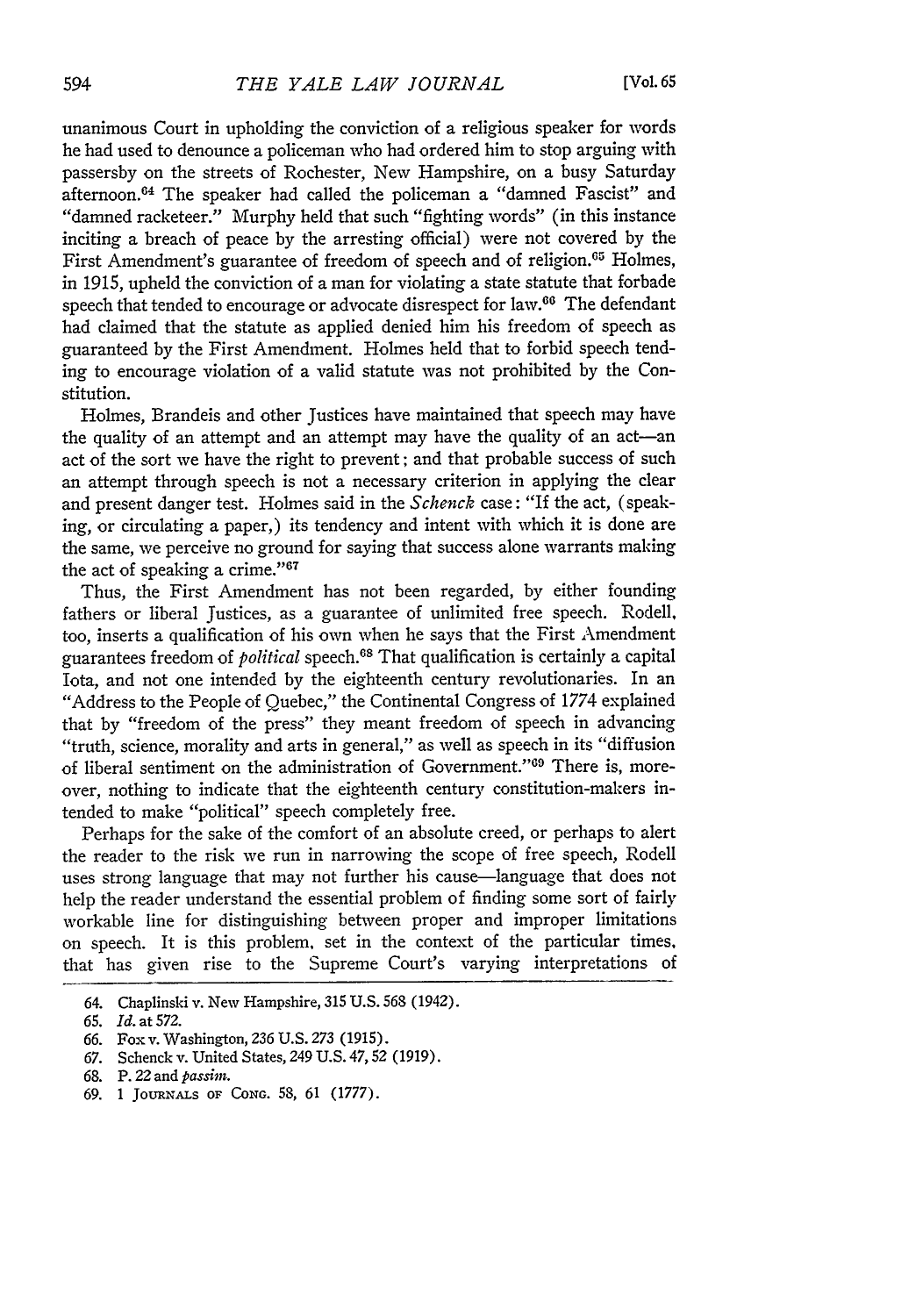the freedom of speech. The issues here, between author and reviewer, have nothing much to do with conflicting views on the glory of free speech in our society. Rather the issues are: whether Rodell's interpretation of the First Amendment is any more genuinely humane, any more consistently applicable than the Holmes-Brandeis interpretation; whether in the *Dennis* case Douglas did hew straighter than Vinson to the Holmes-Brandeis line; and more generally, whether eloquent eulogies of free speech and "forth-right" denunciations of "senseless fears" are of much help, in applying so generalized a formula as either the clear and present danger test or Rodell's qualified "no-

qualification" interpretation. "Clear and present [or immediate, imminent] danger" is not a precise expression. To define a danger as "present," the posited interval between speech and its sensibly feared consequences may be a matter of seconds-as when a man shouts fire in a theater. But certainly Holmes and the other Justices could not have had any such immediacy in mind when they sent Schenck, Debs, and others to jail for what they had said; and Douglas could not have had such promptness in mind when he listed the sorts of speech he would have no doubts about restraining. It seems sensible to believe that the gravity of a danger, rather than the degree of its imminence, should count most.

The clear and present danger test has its difficulties of application; so would Rodell's formula, if he means what he seems to mean-complete freedom of speech, political or other, no matter how libelous, fraudulent, peace-breaching, crime-inciting, seditious, or security-endangering it may be. If Rodell did not mean to include all such speech in his strong-straight formula, without any iota of qualification, I think he should have specified and explained his rejected qualifications. An "of course" disclaimer here would not be sufficient, after his many sweeping words of praise or denunciation in his comments on the behavior of the several Justices. "There is every reason," said Holmes (discussing our "imperfect social generalizations" in "our system of morality") "for trying to make our desires intelligent."<sup>70</sup> And there is every reason why a Justice of the Supreme Court should make his judicial opinions clear and precise. "The precise problem of the *Dennis* case," a professor of political science has said recently, "is not solved by an appeal to the abstraction 'free speech' any more than the *Adkins* problem was solved by invoking 'liberty of contract.' A Brandeis Brief is as relevant in one case as in the other."71

Since Rodell's book went to press there have been some gains for free speech, fair trials and equal protection of the laws: some of these gains were in decisions by the Supreme Court; others, possibly under the influence of the Court's current attitudes, were in actions by other courts and governmental agencies. The Supreme Court has, in the last year, reversed some convictions for con-

s.

<sup>70.</sup> Holmes, *Ideals and Doubts,* **10 ILL.** L. REV. 1, 2 (1915).

<sup>71.</sup> Mendelson, *Reply to Professor Beth*, 17 J. Politics 286, 290 (1955).